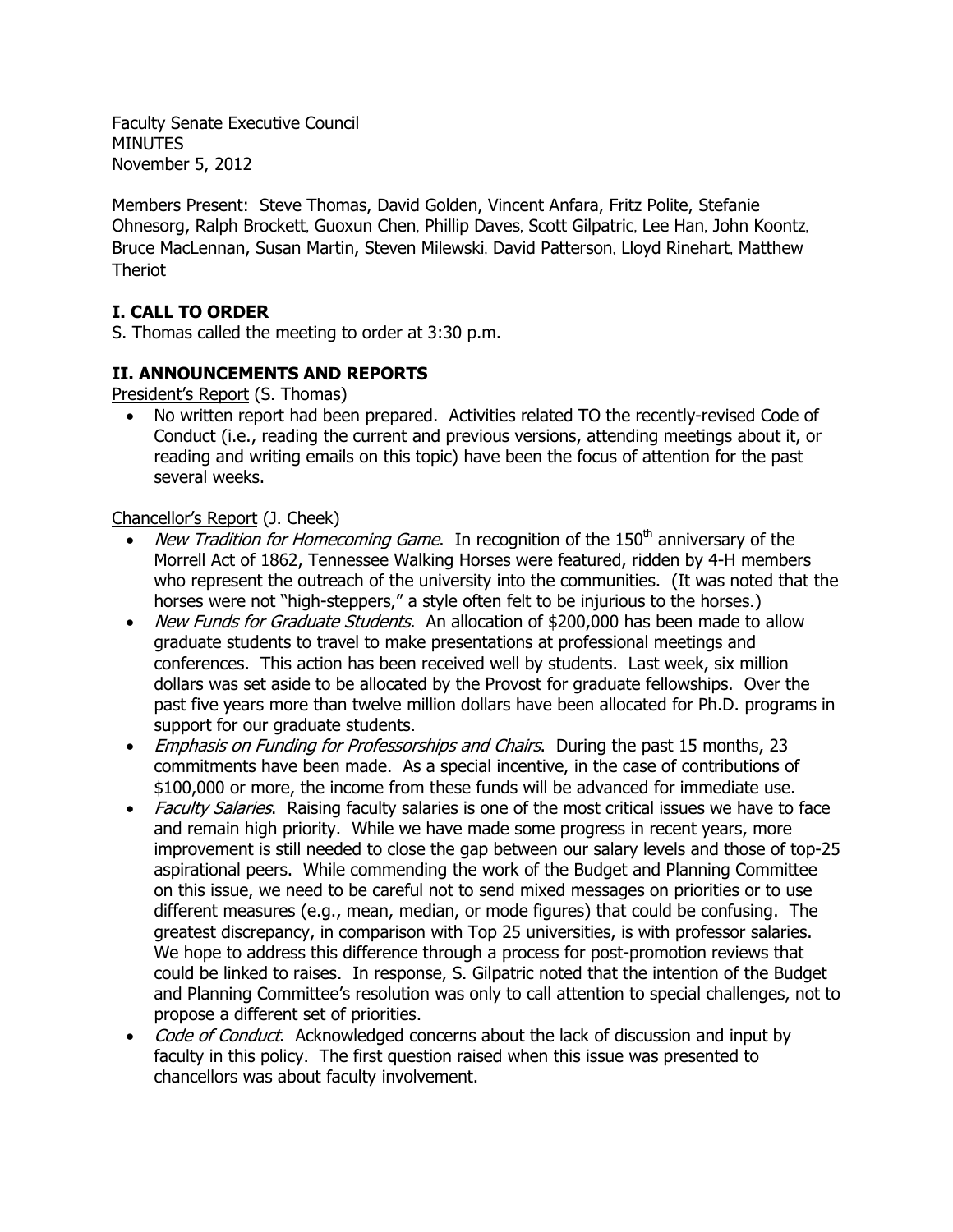• *Vice-Chancellor for Diversity*. Search going well; hope to be able to move forward with appointment soon.

Provost's Report (S. Martin)

- Advising Activities. Advising will be discussed at the upcoming meeting of the Board of Trustees. Vice Chair Don Stansberry, Jr. has already met with Ruth Darling on this matter. Three actions that the Board may consider are:
	- 1. Encouraging students to waive their FERPA rights in this matter.
	- 2. Offering counseling on debt.
	- 3. Requiring the tracking on class attendance.

There was a brief period of open discussion on these issues.

- o Would such attendance tracking be systematic or at the discretion of the faculty?
- $\circ$  Do we want to treat students as children (with freshman year being the 13<sup>th</sup> grade) or do we expect them to begin to act as adults and take responsibility for attendance?
- o There is an important difference between merely being present physically and participating actively in class.
- o Useful to incorporate incentives for attendance (e.g., quizzes and in class exercises that count toward grade), if they are a part of the course syllabus.
- o In large classes, taking attendance could take time away from instruction.
- o Generally, attendance correlates to better grades. But would simply requiring attendance improving graduation rates?
- o Debt counseling cannot be a one-shot deal; must be ongoing process.
- o How much do/should we involve parents?

# **III. APPROVAL OF MINUTES**

S. Thomas asked for corrections or additions to the minutes of the meeting on October 10, 2012. When no comments were received, S. Gilpatric made a motion to approve the minutes as present. The motion received a second and was passed by voice vote.

### **IV. UNFINISHED BUSINESS**

Courses not Taught in Four Years (S. Thomas)

S. Thomas reported receiving information from R. Brockett concerning the action taken on this matter by the Graduate Council on April 12, 2012. However, we need to insure that there is agreement between the Graduate Council and Undergraduate Council on a consistent policy. M. Theriot reported that the Undergraduate Council is working through some disagreements.

Reviewing Minutes of Graduate Council and Undergraduate Council Meetings (S. Thomas) S. Thomas reported that the decision, made at the October Executive Council meeting, to wait for each council to approve its own minutes before presenting these minutes to the Faculty Senate for final approval had been appealed by Kay Reed because such action could delay entering changes into the curriculum database in time for registration for the next semester. The policy now proposed is this: As long as the Graduate Council (or Undergraduate Council) minutes are available within the timeframe specified by the Senate's *Bylaws*, the Senate will consider them for approval. If something in those minutes should later be revised by the Council, the Council would need to submit revised minutes for approval again. This understanding was accepted by common consent.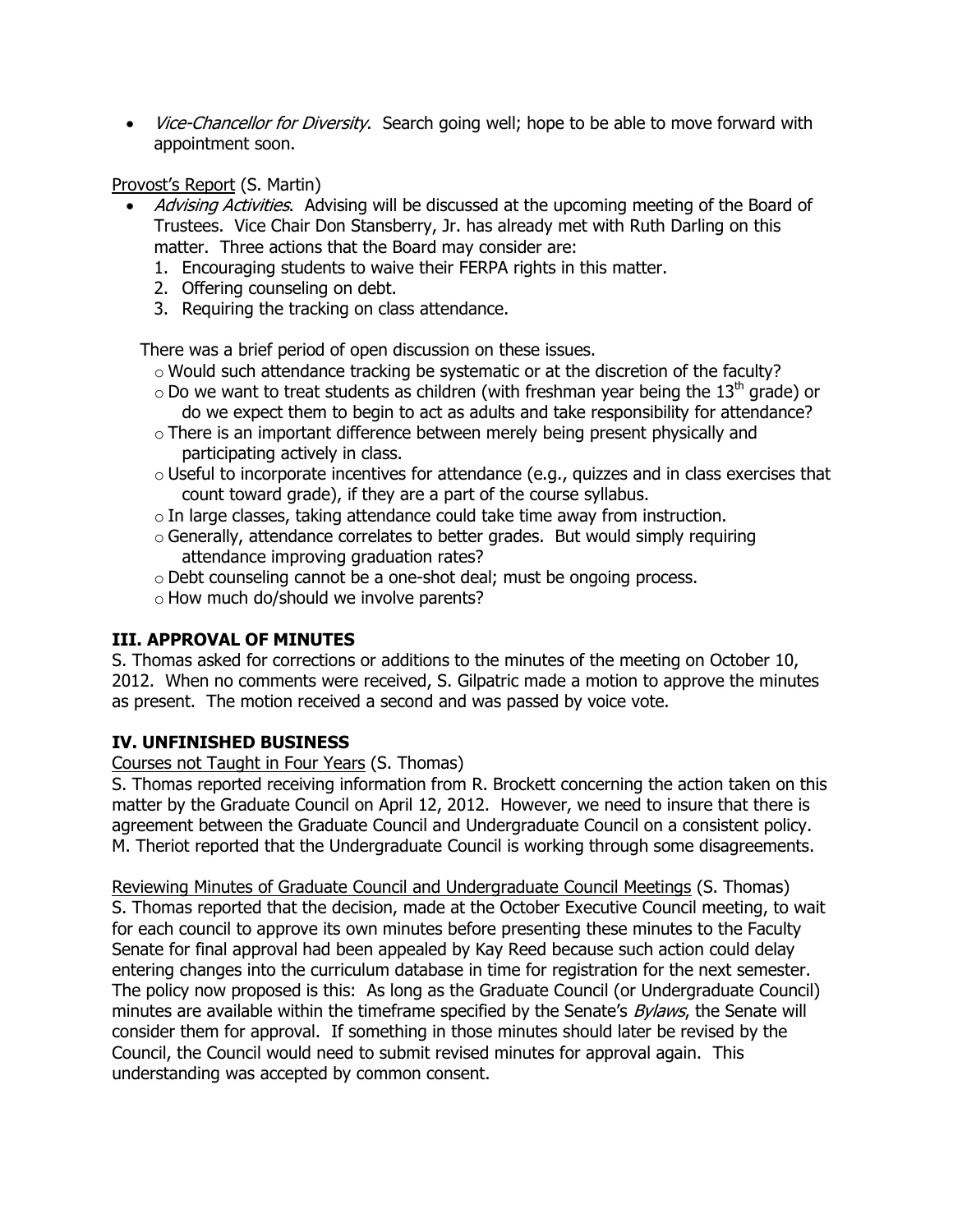### Code of Conduct (S. Thomas)

S. Thomas summarized activities related to the Code of Conduct that had occurred since the Faculty Senate meeting on October 22, 2012. The anticipated videoconference of UT Faculty Senate Presidents was held on October 29, 2012. The major outcomes from this meeting had been shared by Thomas via a message on the senate listserv on October 30, 2012.

- o Sandy Jansen and Katie High recommended to President DiPietro that plans to track the acknowledgement/acceptance of the Code of Conduct be dropped. As with all University policies, employees are expected to be aware of it and to abide by it. However, no employee will be asked to acknowledge or accept with it, formally.
- o November 13, 2012, was tentatively set for the official "roll out" date for promoting the policy, assuming all the faculty senates report to Katie High that local discussions have concluded.
- $\circ$  The UT system administration will seek to formalize a process to insure that "faculty are included in the development of policies that concern the welfare of the community."
- o President DiPietro will address this issue with the University Faculty Council during its meeting on November 8, 2012.

S. Thomas reported that only a few responses had been received from the listserv message, but those received had favored additional discussion at the Senate meeting on September  $19<sup>th</sup>$ . He asked for comments on this issue from the council members, since scheduling such a discussion would involve asking for a delay in the planned "roll out" of the policy on November  $13<sup>th</sup>$ .

In response to a question about why the policy was being changed now, Thomas noted that changes to the Federal Sentencing Guidelines had been referenced. He explained that, if an organization is investigated for misconduct, these guidelines determine the range of fines that could be imposed. If an organization demonstrates that good faith efforts have been made to promote a standard of excellence and a culture of compliance, then such punishment may be reduced.

D. Patterson observed that, while the goal might be worthy, the continuation of constraints on academic enterprise is unacceptable. What has happened here clearly circumvented the process called for in our Faculty Handbook.

A consensus was reached to place this topic on the agenda for the November  $19<sup>th</sup>$  meeting of the Faculty Senate.

### **V. NEW BUSINESS**

### Anthony Haynes to Address Senate (S. Thomas)

S. Thomas reported that he had invited Anthony Haynes (UT System Vice-President for Government Relations and Advocacy) to address the Senate during the November meeting. He noted that, during recent years, such a report would have been received during the Senate's Retreat, but a scheduling conflict had occurred this year.

### Revisions to Resources Manual (P. Daves)

P. Daves reported that a minor change had been proposed for the introduction to the Resources Manual, indicating that current content of this manual had been moved from the Manual for Faculty Evaluation in 2012. As this revision was being discussed, it became apparent that the manual does not contain the process for revision that had been included in the resolution